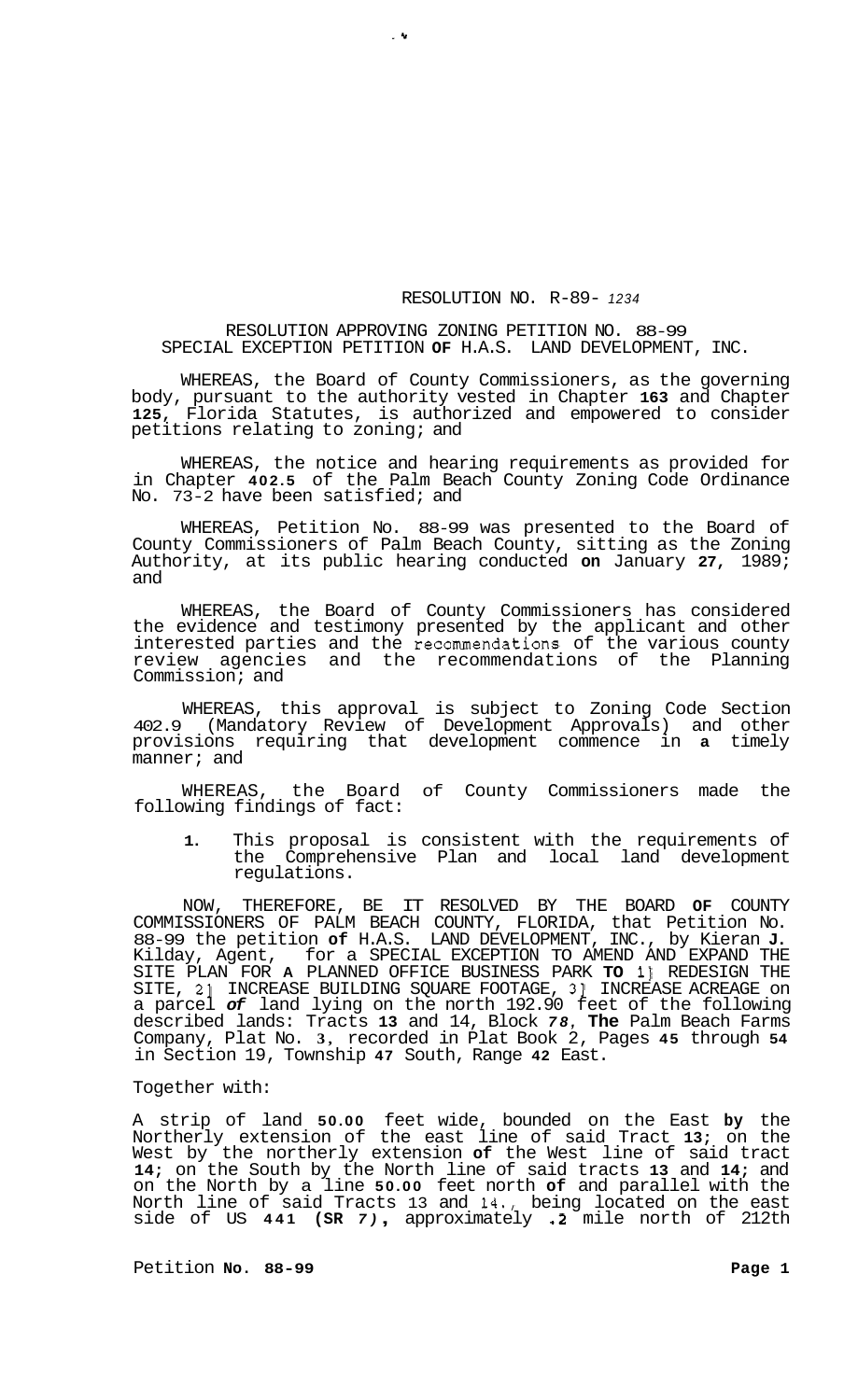approved as advertised, subject to the following conditions: Street in a CS-Specialized Commercial Zoning District, was

 $\mathbf{r}$ 

- **1.**  Prior to certification, the site plan shall be amended to indicate the following:
	- a. Landscape island separating all loading spaces from parking spaces;
	- b. Minimum three **(3)** trees per each landscape median:
	- c. Landscape alternative one **(1)** along the south and east property line;
	- **d.** Identification and labeling of the half-moon shaped area northeast **of** the northeast corner of the eastern building complex;
	- e. Identification and labeling of the areas within the center of both building complexes: and
	- f. Drop-off area for each building complex.
- **2.**  In the event that maintenance, repairs or expansion of the canal easement are required, the owner(s) of the development shall reconstruct the parking and landscaping satisfying minimum property development regulations of Section **500.17** (Off Street Parking Regulations) and Section **500.35** (The Landscape Code) of the Zoning Code within thirty **(30)** days of completion of the canal work. Prior to site plan certification, the petitioner shall submit a written agreement approved by the Lake Worth Drainage District permitting minimum landscaping and required planting within the Lake Worth Drainage District easement, subject to approval by the County Attorney.
- **3.**  Outdoor lighting used to illuminate the premises shall be low intensity, shielded and directed away from adjacent properties and streets, shining only on the subject site.
- **4.**  Concurrent with the site plan submitted **for** Site Plan Review Committee, the petitioner shall submit written approval from Lake Worth Drainage District to plant landscape materials and park vehicles within their canal reservation or redesign the site to remove the landscaping and parking from the reservation.
- **5.**  Prior to certification by the Site Plan Review Committee the property owner **(s)** shall record a Unity of Control on the subject property subject to approval by the County Attorney.
- *6.*  Vehicle parking shall be limited to the parking stalls designated on the approved site plan. **No** parking of vehicles shall be allowed in landscaped areas, rights- of-way or interior drives.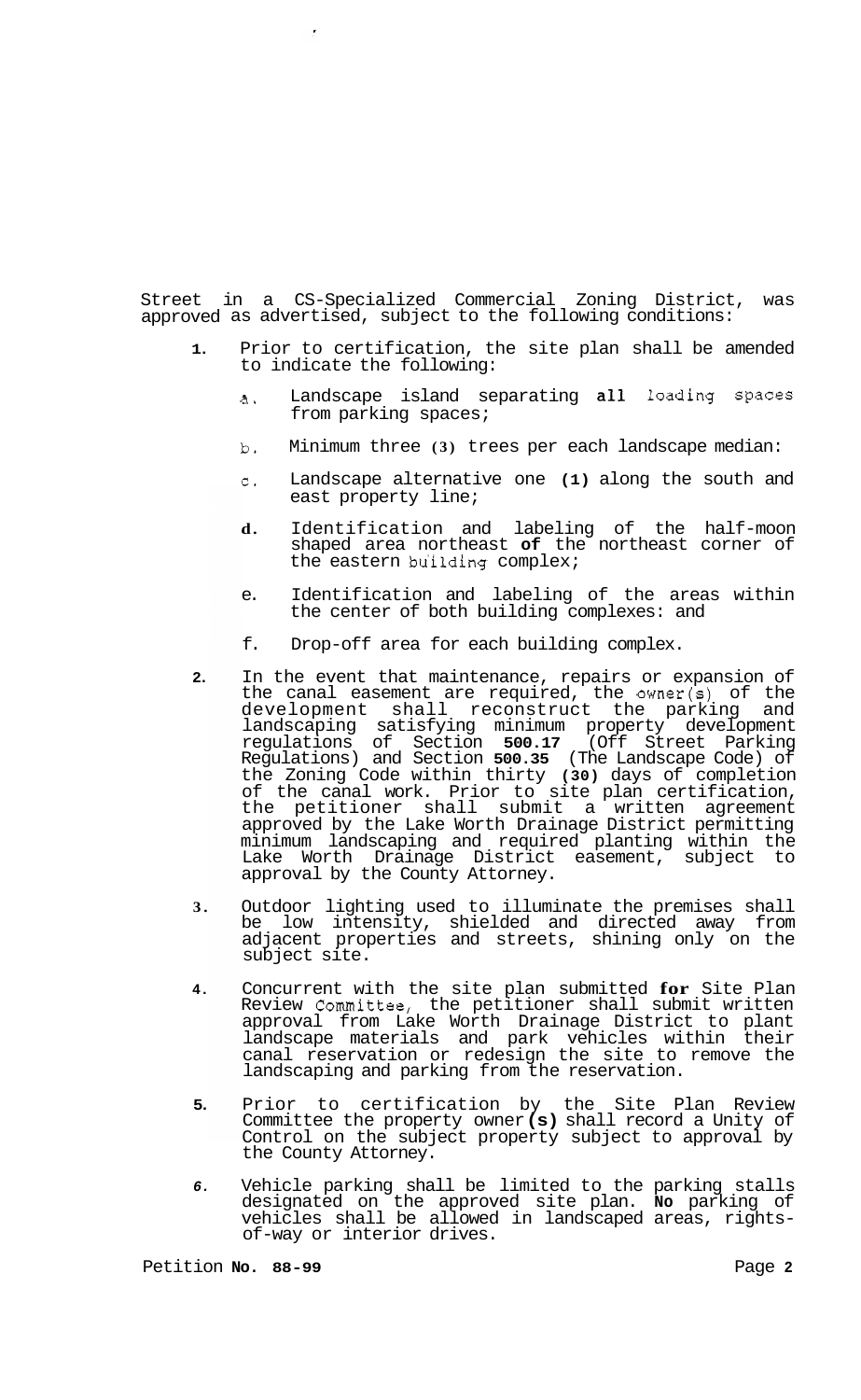- **7. No off premise signs shall be permitted on the site.**
- **8. Sewer service is available to the property. Therefore, no septic tank shall be permitted on the site.**
- **9. Water service is available to the property. Therefore, no well shall be permitted on the site to provide potable water.**
- 10. Use of the property is limited to medical office use **only.**
- **11. The petitioner shall comply with all pl:eVious conditions of Petition No. 87-65 unless expressly modified herein.**
- 12. Condition No. 11 of Zoning Petition No. 87-6<sup>5</sup> which **presently states:** 
	- **"11. In order to comply with the mandatory traffic performance standards, the property owner shall be restricted to the following phasing schedule.:** 
		- **a. No building permits shall be issued to the property owner until State Road 7 hls been constructed as a 4-lane section from Glades Road to the Broward County line, plus appropriate paved tapers."**

**Is hereby amended to read as follows:** 

**"In order to comply with the mandatory traffic performance standards, the property owner shall be restricted to the following phasing schedule:** 

- **a. No building permits shall be issued to the property owner until construction has begun on State Road 7 as a 4-lane section from Glades Road to the Broward County line, plus appropriate paved tapers. If**
- **13. Failure to comply with any conditions of apprcwal may result in the denial or revocation of a lmilding permit; the issuance of a stop work order; the denial of a Certificate of Occupancy on any building or structure; or the denial or revocation of any permit or approval for any developer-owner, commercia.1-owner, lessee, or user of the subject property. Appeiils from such action may be taken to the Palm Beach Coun:y Board of Adjustment** or **as otherwise provided in the Palm Beach County Zoning Code.**

 $\mathcal{L}^{\mathcal{L}}$